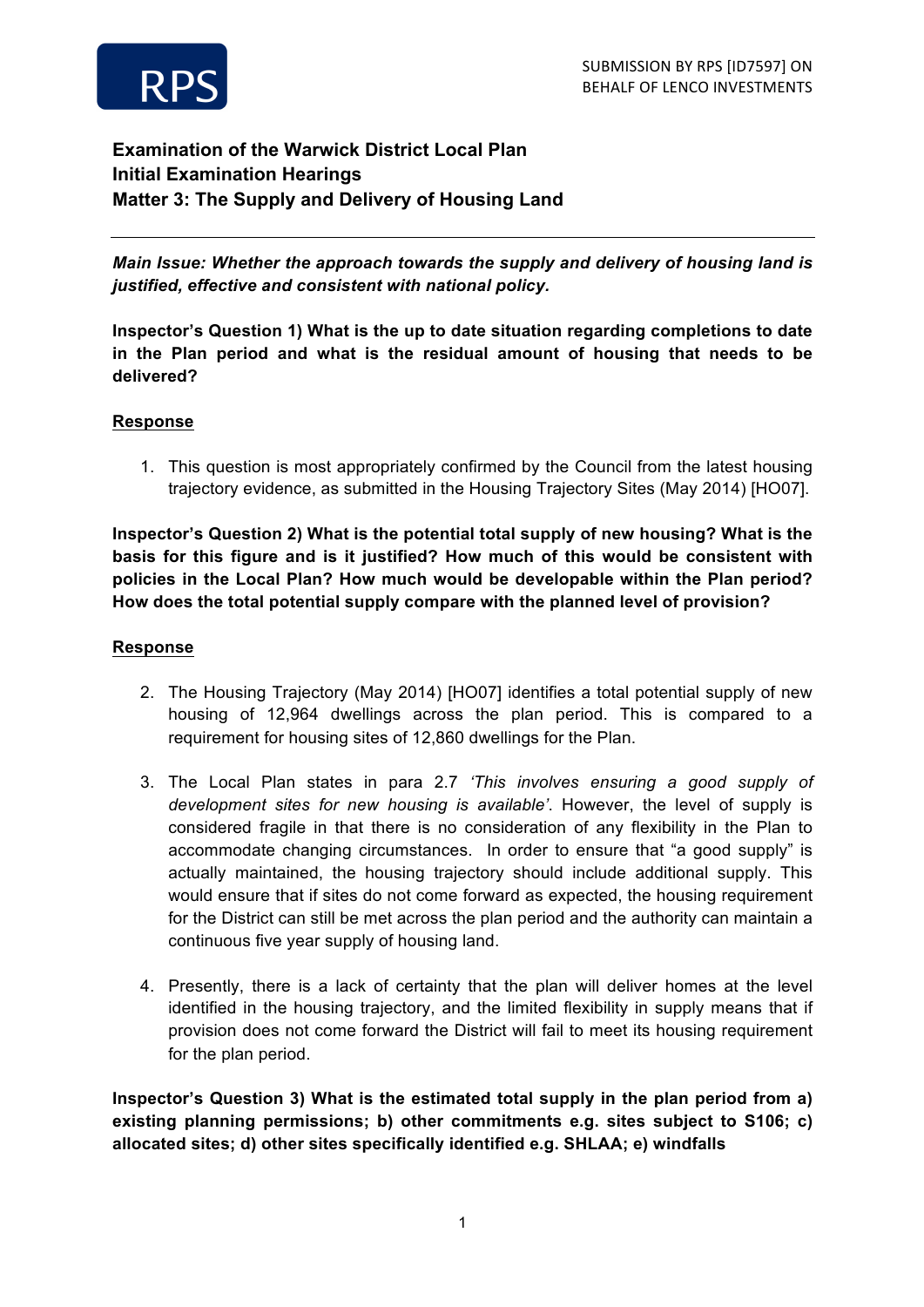

5. This question is most appropriately confirmed by the Council from the latest housing trajectory evidence.

**Inspector's Question 4) What are the assumptions about the scale and timing of supply and rates of delivery from these various sources? Are these realistic? Has there been any discounting of sites with planning permission for example?** 

#### C2 Use Sites

- 6. The Housing Trajectory illustrates how it is expected development will come forward across the plan period. However it is considered that there are a number of areas where the housing Trajectory contains errors or has a reliance on C2 and student accommodation, despite no specific inclusion of C2 or student accommodation within the housing need assessment for Warwick.
- 7. The precedent for not including C2 uses in the housing supply has been established by other authorities such as Hereford, where C2 dwellings were removed from the housing supply in the latest Five Year Supply Update (March 2015) as the institutional population had not been taken into account in the *'Local Housing Market Requirements Assessment'.* It was also argued in the Decision for the appeal for land off Stratford Road, Hampton Lucy (3 November 2014)<sup>1</sup> that C2 uses should not be included in the housing supply, until Stratford District Council's approach to dealing with C2 uses is examined. It is considered therefore that C2 dwellings cannot be included in the supply at this stage.
- 8. Land off Queensway identified in Housing Trajectory Sites [HO07] for 178 units, should not be included as planning permission is for affordable extra care apartments, which should not be included in the supply. The requirement for C2 uses is not defined in the housing requirement and there is a lack of justification for inclusion of C2 development in the housing requirement in the submission Local Plan.
- 9. Student Accommodation at the University of Warwick identified in Housing Trajectory Sites [HO07] for 167 units, but should not be included as the planning permission is for halls of residence. The Local Plan supports the provision of student accommodation as well as the expansion of the University of Warwick, however there is no housing requirement for student housing defined in the housing requirement.
- 10. Warwickshire Policy HQ was granted planning permission for redevelopment for 114 residential units in July 2012. No reserved matters application has been approved for the site, despite the decision notice stating that reserved matters application must be received within three years of the decision of the outline application.

<sup>&</sup>lt;u> 1989 - Jan Samuel Barbara, margaret e</u> <sup>1</sup> APP/J3720/A/14/2215727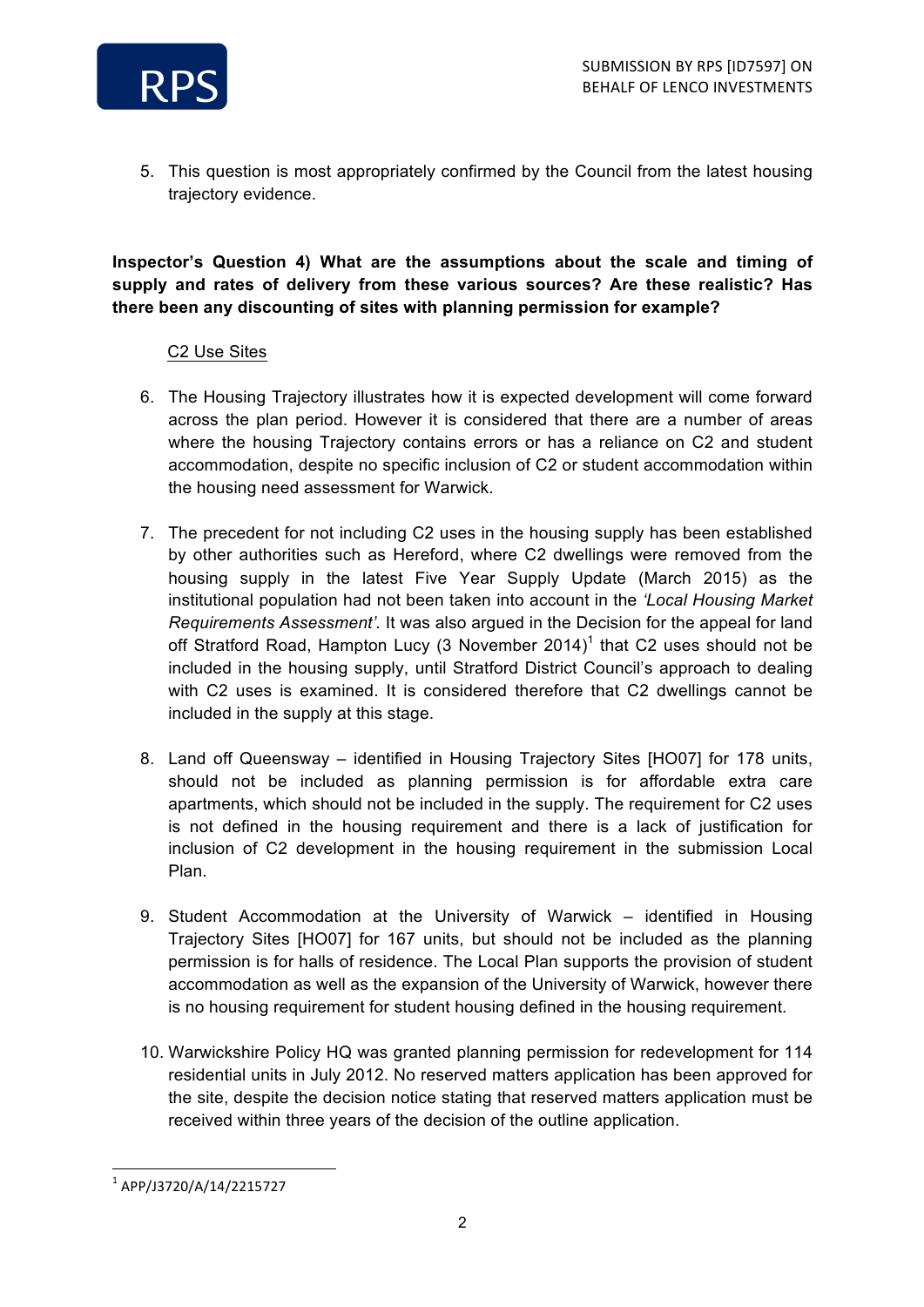

# Committed Sites

- 11. Soans Site, Sydenham Drive is included in the Housing Trajectory Sites for 100 dwellings, with delivery starting in 2015/16. However, an application on the site was refused in November 2014, and therefore the dwellings should not be included in the committed sites.
- 12. 2-24 Kenilworth Street is included in the Housing Trajectory Sites for 30 dwellings. Planning permission was granted for the development in 2012, however, according to Warwick District Council Building Control, no development appears to have been started on the site. It is considered that the permission has lapsed as the decision notice required that development was started within 3 years.

#### Delivery Rates

13. Discount of supply figures for non-implementation is supported in principle, however, it is considered that 10% rather than 5% is more appropriate. This was suggested by the Inspector in the Decision at Hampton Lucy, in order to ensure that housing supply figures are robust and boost significantly the supply of housing.

#### Windfall Sites

14. As considered in further detail below, the figure of 2,485 dwellings to be delivered by windfall developments through the plan period is not considered to be realistic or achievable. Therefore this should be removed from the supply, to ensure a robust housing supply is identified for the plan period.

# Summary

15. Therefore, while the housing trajectory suggests that 12,964 dwellings will be delivered during the Plan Period, this figure should be 9,890 at the most. Therefore in order to ensure that the requirement of 12,860 dwellings over the plan period is achieved, further sites should be identified and included. In addition, it is considered that a 10% non-implementation delivery rate should be applied to ensure the 5 year supply position is robust and maintained.

# **Inspector's Question 5) Specifically, is the figure for windfalls realistic and justified?**

# **Responses**

- 16. The figure of windfalls is not realistic or justified.
- 17. Warwick District Council however considers that the level of windfall allowance is justified, as set out in the publication, Estimating a Windfall Allowance (April 2014) [HO05]. This document identifies the housing completions on windfall sites between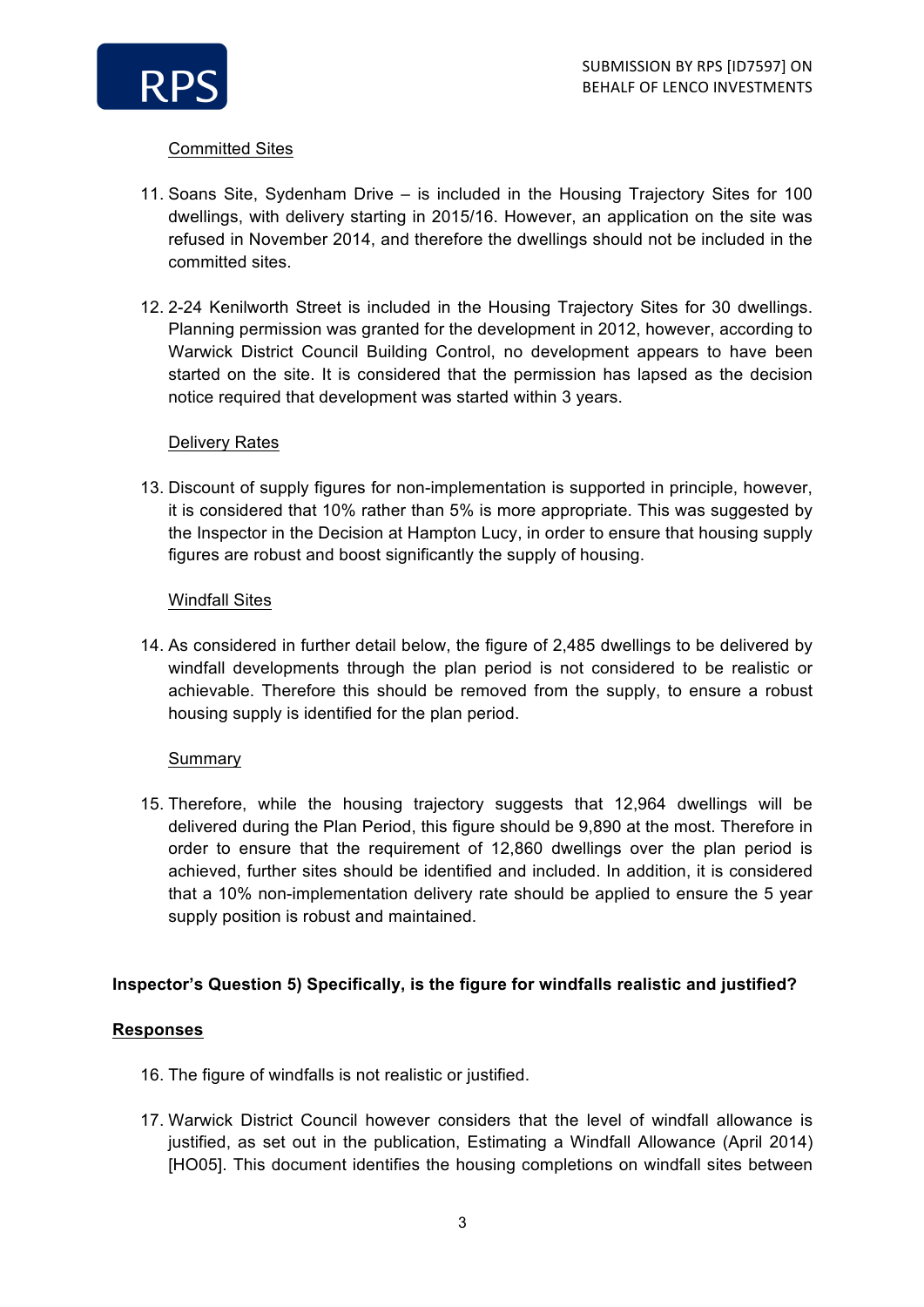

1996 and 2013. It states that the table includes all windfall sites including garden land, this is contrary to para 48 of the Framework, which states that windfalls should not include residential gardens. This shows that a high proportion of development in the District has been on windfall sites, in a number of years this exceeded 75% of development, and highlights a reliance on windfall development to deliver housing. This approach is flawed.

- 18. The recent appeal decision at Land North of Southam Road and East and West of Church Lane, Radford Semele, Warwickshire  $2$  considered the inclusion of windfalls in Warwick's housing land supply. In this case the appellant argued that 20% of total housing supply coming from windfalls was highly unlikely, which was not challenged by the Inspector in his Decision.
- 19. By delivering such a high proportion of development through windfall development, this shows a deficiency in the identification and allocation of land for housing in the District in previous years. An effective site allocation and SHLAA process should allocate sufficient sites to deliver the housing requirement for the plan period and therefore minimising the reliance on windfall developments. It is accepted however that it is likely that small scale windfall developments will come forward through the plan period, but not at the levels seen previously in the district.
- 20. The inclusion of windfalls within housing supply was considered by the Inspector in the Hampton Lucy appeal decision. Stratford has a history of high levels of windfall development, similar to Warwick, however the Inspector concluded that despite the historic windfall delivery there was no compelling evidence to justify inclusion of a windfall allowance within the 5 year housing land supply.
- 21. The inclusion of C2 uses is explained in Estimating a Windfall Allowance, but it is considered that this is not justified. Rather, the Local Plan should allocate sites for both student accommodation and housing for older people, in line with planned future requirements; it should not assume that these will be delivered through windfall developments. The Local Plan recognises the national planning requirement to plan for a mix of housing, but the housing requirement does not include specific requirements for older people or student accommodation. Therefore, it is not appropriate to include C2 accommodation in the housing land supply.

**Inspector's Question 6) What are the potential sources for windfalls? Given that the Local Plan and SHLAA have provided the opportunity to identify specific sites are windfalls likely to come forward on the scale envisaged? What would be the implications if they didn't?**

# **Responses**

22. The Local Plan and SHLAA processes have provided opportunities for sites to be promoted and considered for allocation by the Council. It is assumed that if sites are

<u> 1989 - Jan Samuel Barbara, margaret e</u>

<sup>2</sup> APP/T3725/A/14/2222868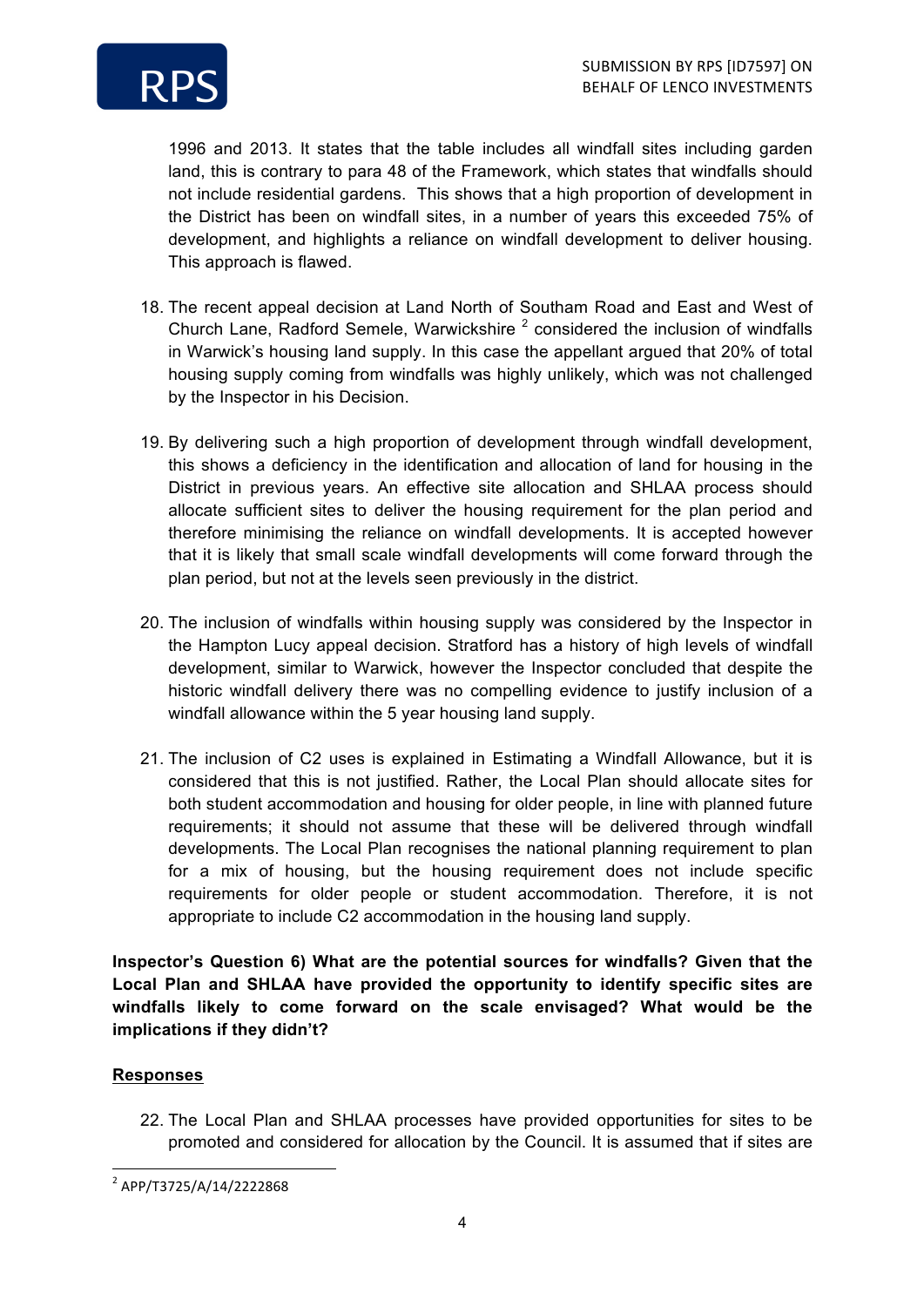

suitable and will be available for development, they will be promoted and allocated as appropriate. Despite the past delivery of windfall sites, the likelihood of a consistent supply of 122 dwellings coming forward each year throughout the plan period is questionable and should not be necessary with the sufficient allocation of sites to deliver housing.

23. If the expected level of windfall development did not come forward, a lower than necessary level of development would result for the District. The level of supply identified is such that the requirement is reliant upon windfall sites. This approach is not considered to be an effective way of maintaining a housing land supply, and there should be a greater emphasis on allocating sites sufficient to maintain a consistent supply.

### **Inspectors Question 7) How has flexibility been provided in terms of the supply of housing? Are there other potential sources of supply?**

#### **Response**

- 24. There is considered to be insufficient flexibility in the Plan.
- 25. There is limited difference between the housing requirement and supply, therefore there is a considered to be a lack of flexibility in terms of supply. By using a 5% buffer and 5% non-implementation rate deduction, this does not provide sufficient flexibility to ensure a robust and consistent supply for the plan period.
- 26. The supply figure could be boosted by an additional buffer to ensure flexibility. For example, in the Stratford District Local Plan Consolidated Hearing Modifications (pages 17/18 refers), the strategy of identifying Reserve Housing Sites to provide flexibility is included. It states that Reserve Sites will be included with the capacity to deliver up to 10% of the housing requirement. By including Reserve Sites with a capacity of 10%, this would provide a more robust supply for Warwick District and ensure housing delivery is maintained throughout the plan period.

**Inspector's Question 8) Has there been persistent under supply of housing? In terms of a buffer for a five year supply of housing sites, should this be 5% or 20% in relation to para 47 of the NPPF? How should the level of completions since 2011 be taken into account? What would the requirement be for a five year supply including a buffer?**

#### **Response**

- 27. There has been persistent under delivery of housing in Warwick.
- 28. Past housing delivery in Warwick is illustrated in the Coventry and Warwickshire Joint SHMA [HO04] from 2001/2 to 2011/12. This showed that delivery of housing in this time varied, however, between 2009/10-2011/12, delivery was significantly lower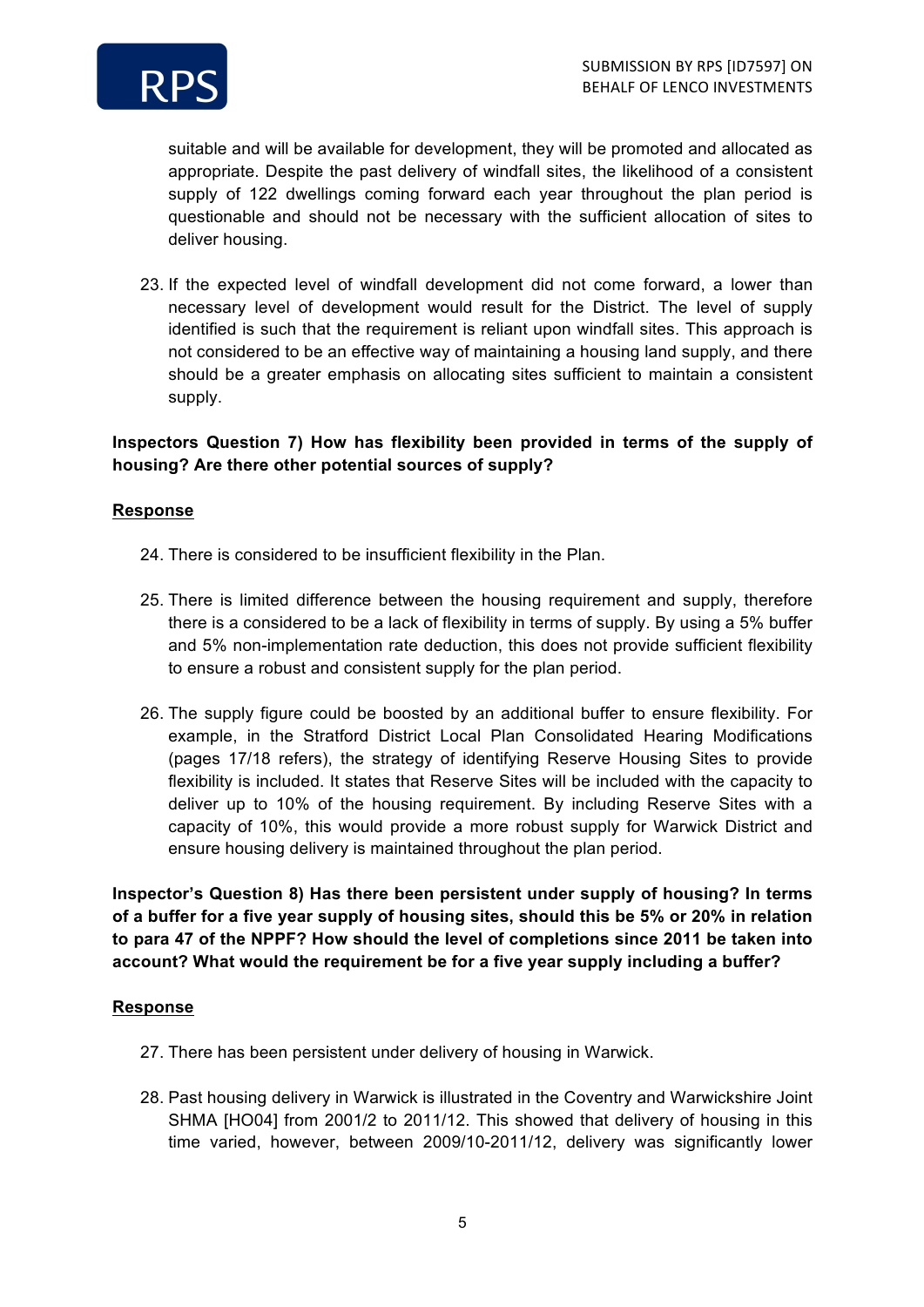

than the target. There was a housing moratorium in place in Warwick, however housing delivery has not recovered since this was ended.

- 29. The Five Year Supply of Housing Land (April 2014) provides the figure for completions in 2011-2014 of 689, in comparison to an annual requirement of 714, highlighting that there is a pattern of continuing poor delivery in the district.
- 30. The issue of the appropriate buffer to use for housing supply after a moratorium was considered by the Inspector in the Hampton Lucy decision. Stratford had a similarly poor record of delivery following the end of the moratorium, and the Inspector concluded that it was appropriate to apply a 20% buffer, in line with the para 47 of the NPPF. This states: *'Where there has been a record of persistent under delivery of housing, local planning authorities should increase the buffer to 20% (moved forward from later in the plan period) to provide a realistic prospect of achieving the planned supply and to ensure choice and competition in the market for land'*.
- 31. Therefore, following the previous 5 years of severe under delivery of housing and in order to ensure that housing delivery is boosted, the plan should include a 20% buffer. This would increase the housing requirement to 6,027, which equals 1,205 dwellings per annum.

# **Inspector's Question 9) Would the Local Plan realistically provide for a five year supply on adoption? Will a five year supply be maintained?**

# **Response**

- 32. RPS does not consider that there is a realistic 5 year supply of housing in Warwick currently, or that one can be maintained based on the existing housing trajectory and supply information available. The lack of 5 year supply was confirmed in the Radford Semele appeal decision<sup>3</sup> dated 10 March 2015, where the Council accepted that it did not have a 5 year supply of housing.
- 33. The latest Five Year Housing Land Supply Situation (at 11 November 2014) states that there is a 4.5 year supply of housing land in the District. However, there are a number of points where the November update appears to be inconsistent with the methodology used and does not fully reflect the situation at this time.
- 34. The November update includes updates for several components of the supply, but not any completions. Therefore, completions between April and November are not included. This distorts the supply positions, as it is assumed that some dwellings will have been completed in this time, and therefore cannot contribute to the future supply situation.

<u> 1989 - Jan Samuel Barbara, margaret e</u>

<sup>3</sup> APP/T3725/A/14/2222868